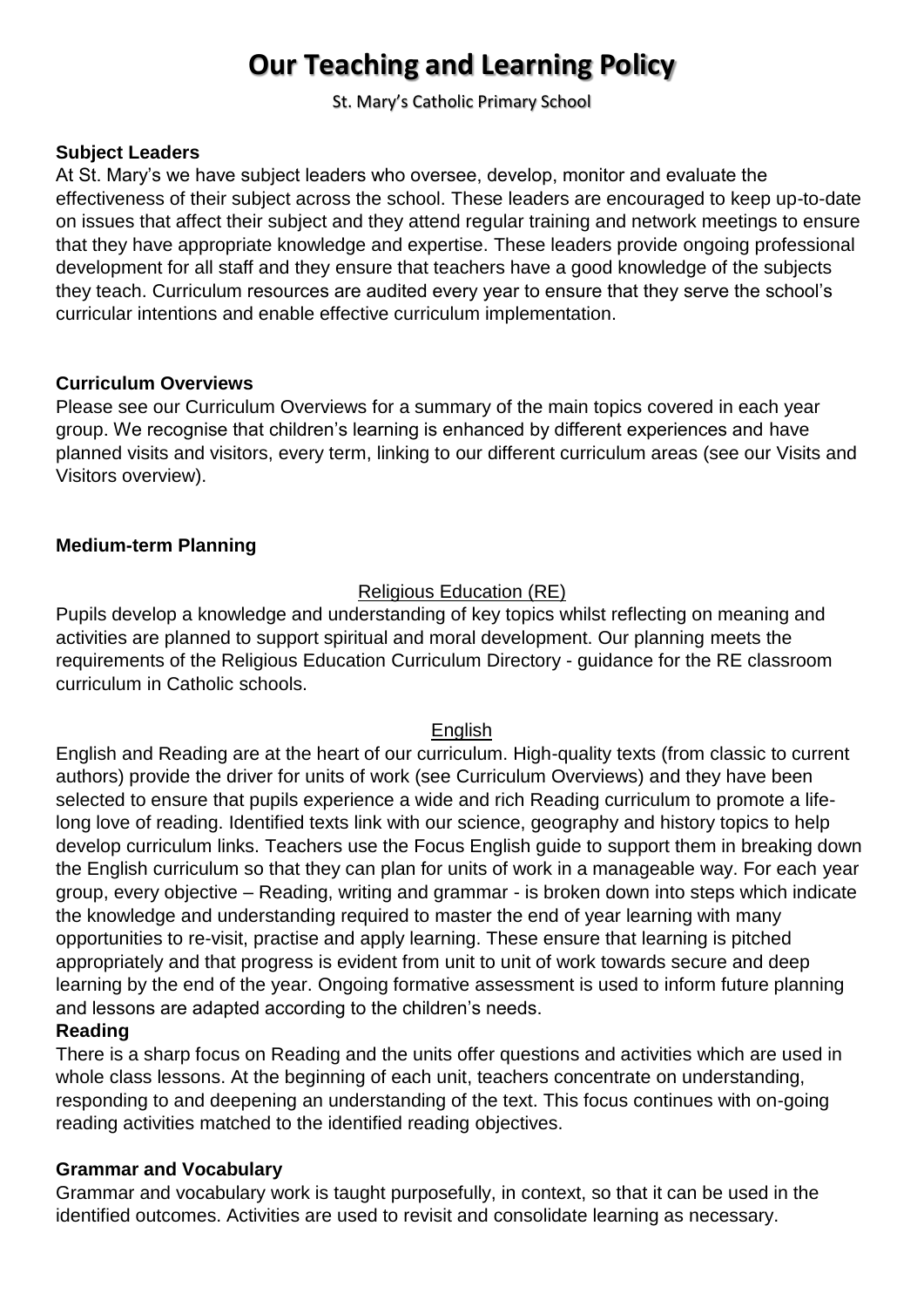## **Writing**

Along with a focus on grammar and vocabulary development to ensure effective and accurate writing, the high-quality texts provide models and scaffolds so that children are enabled to make independent choices about how they write and the effect they wish to create. Pupils are given time to write, evaluate, redraft and proof-read their extended pieces of writing using given prompts appropriate to their needs. This is often done alongside teacher and peer support.

## **Phonics**

All pupils, in Early Years and Key Stage 1, are taught phonics and how to blend sounds using the Department for Education's 'Letters and Sounds' document. We also use resources from the Story Time Phonics programme to help teach phonics through the use of real books. If needed, we deliver a Phonics Catch-Up Group for pupils in Year 2 who may not have met the government's Phonics Screening Check expected standard.

Once pupils can blend sounds and they are able to read simple words, they are given a book to bring home from the Oxford Reading Tree scheme. Their progress, across this scheme, is assessed by teachers weekly. All pupils, from Year 2 upwards, also have the opportunity to choose an appropriate book from our school Library Bus to help develop an interest in reading and a love of books.

## **Mathematics**

Our mathematics curriculum is challenging for all pupils and aligned with end of year curricular expectations. Teachers use the Focus Maths guide to support them in breaking down the mathematics curriculum so that they can plan for units of work in a manageable way. Topics are revisited throughout the year (see Curriculum Overviews) to help develop mastery of knowledge. Teachers flexibly revisit and extend teaching blocks as required. Planning is based on the end of year expectation for different topics highlighting the learning steps that are needed to attain this expectation. Pupils are asked to complete a pre-learning task at the start of each unit of work. These (together with previous ongoing assessments) have been used to help assess whether children are in a place to access learning aligned with the end of year expectations. Pupils, who need it, are given the chance to practise and consolidate learning objectives. Children at this stage of learning will usually be supported by the teacher and guided through the mathematics content in a scaffolded way. There are opportunities for mental and oral rehearsal alongside concrete (pencil and paper) activities. Pupils who have attained learning objectives are given tasks to deepen their understanding, giving particular attention to reasoning and thinking. Activities are planned for pupils working at greater depth to work at a 'deeper' level. These are designed to deepen understanding of the end of year expectation rather than move pupils on to learning from subsequent years.

## **Science**

Teachers use Rising Stars resources to support them in breaking down the science curriculum so that they can plan for units of work in a manageable way. The units ensure that there is a large focus on working scientifically (with a clear progression of skills) as well as dealing with the specific science knowledge for a particular age group. Natural links have been identified with English and high quality texts are used to support different topics. For example, in Year 4 'The Incredible Book-Eating Boy' is central to the science unit dealing with the digestive system. Similarly, pupils are given opportunities to improve their writing (including a use of vocabulary) in science whilst holding onto the statutory requirements for science teaching.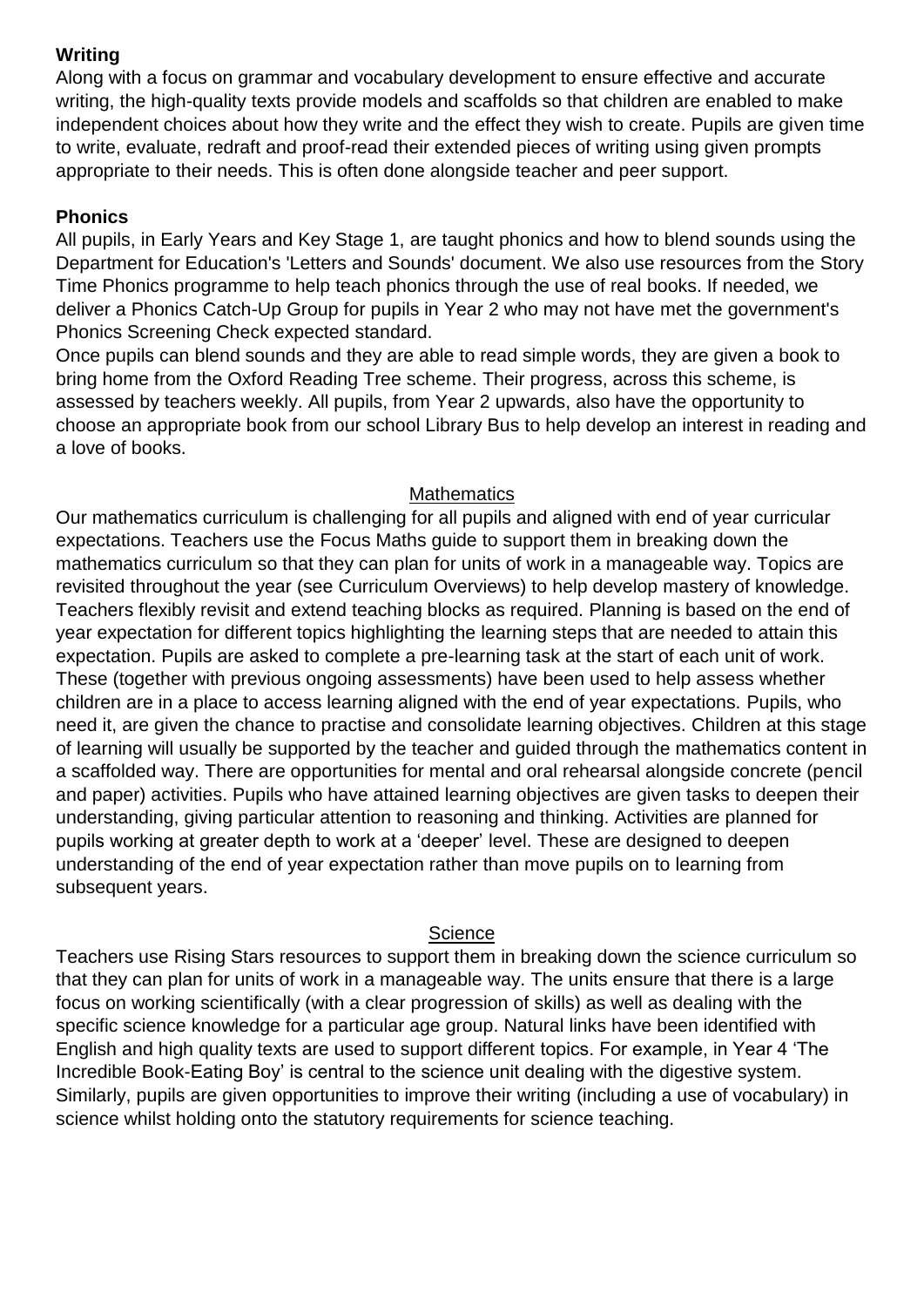#### **Computing**

The core of our computing curriculum is computer science, in which pupils are taught the principles of information and computation, how digital systems work, and how to put this knowledge to use through programming. Our Purple Mash scheme of work builds on this knowledge equipping pupils to use information technology to create programs, systems and a range of content (see Curriculum Overview for coverage). Pupils are timetabled for one Computing lesson in our computer suite each week as well as an additional lesson for developing their information and communication skills across all areas of the curriculum. Activities are planned to ensure that pupils become digitally literature – able to use, and express themselves and develop their ideas through, information and communication technology. As well as the computer room, the children also have access to computers in every classroom and a class set of iPads. In addition to our annual E-Safety Week, ongoing **online safety** is taught as a part of every topic, every half term.

#### **History**

Activities and experiences for Early Years pupils are planned according to the areas of learning and development, as outlined in the latest DfE EYFS Framework. All activities will adhere to the objectives set out in this framework. In particular, history-based activities will be used to develop pupils' knowledge and understanding of the 'Past and Present'.

In KS1 and KS2: History is taught as a discrete subject, although links are made with other subjects wherever possible. Each class covers three topics per year (see our topic overview). Each topic includes enquiry questions focusing on specific disciplinary knowledge and encouraging the children to think like historians. When planning, all teachers consider the needs of the pupils in their class, including those with SEND. Our plans reflect our local context, particularly in the case of the local history studies in Years 2, 3 and 6. Pupils' learning is enriched through visits, visitors, history walks and workshops inspiring pupils' curiosity to want to find out more about the past. There are also opportunities for flexibility in relation to pupils' interests and also in response to current events and anniversaries.

#### Geography

Early Years: Activities and experiences are based on the areas of learning and development, as outlined in the DfE's 'Statutory framework for the Early Years Foundation Stage'. In particular, geography-based activities will be used to develop pupils' knowledge and understanding of the 'People Culture and Communities' and 'The Natural World.' Geography is taught as a discrete subject in KS1 and KS2, although links are made with other subjects where possible. Our school uses the Rising Stars Geography plans as a framework for breaking down the National Curriculum programmes of study into manageable chunks. All teachers adapt this planning according to the needs of the pupils in their class including those with SEND. Planning is also adapted to consider the local context, particularly in the case of fieldwork opportunities. Pupils learning is enriched through class visits/visitors, fieldwork and workshops inspiring pupils' curiosity and fascination about their world.

## Art and Design

We aim to equip pupils with the knowledge and skills to experiment, invent and create their own works of art, craft and design.

Topics are taught using Kapow resources and we aim to ensure that all pupils:

- Produce creative work, exploring their ideas and recording their experiences
- Become proficient in drawing, painting, sculpture and other art, craft and design techniques Evaluate and analyse creative works using the language of art, craft and design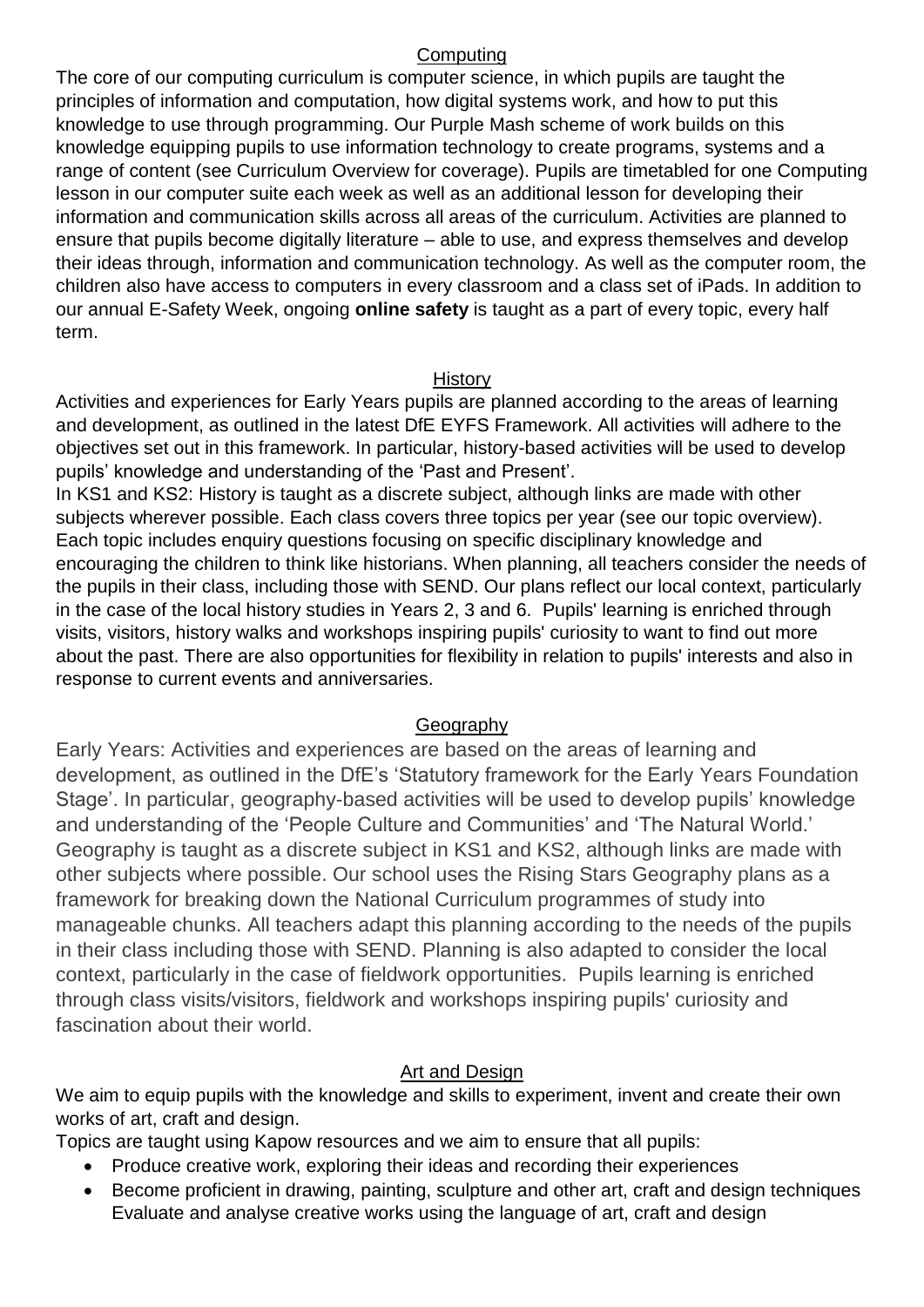• Know about great artists, craft makers and designers, and understand the historical and cultural development of their art forms.

# Design and Technology

Pupils are given the opportunity to design and make products that solve real-life problems within a variety of contexts. They acquire a broad range of subject knowledge drawing on other subjects including mathematics, science, computing and art. Pupils learn how to take risks and develop resilience through a range of problem solving. Through an evaluation of past and present design and technology, they develop a critical understanding of its impact on daily life and the wider world.

## Physical Education (PE)

EYFS follows the programme real Foundations. Within this programme the children will be focusing on six skills within physical activity (personal, social, cognitive, creative, physical and Health & fitness). The lessons are taught thematically, which means they are based around a story that the children read in class and the activities reflect those that are found within the book. Years 1 and 2 continue this thematic approach in which their PE lessons follow on from a book they are reading within class. They also focus on the same six elements that EYFS work on these six areas are the same in each Key Stage to ensure continuity.

Years 3 to 6 focus on one particular skill each term: personal, social, cognitive, creative, physical and health and fitness. The skill is taught through a series of activities and games, none of which are traditional sports. The reason behind this is to ensure every child is able to engage in the activity, as often children who do not enjoy a particular sport will then not enjoy the six/seven weeks we focus on it.

We have been awarded the Youth Sport Trust Silver Quality Mark for our commitment to physical education (PE) and school sport. Pupils are actively encouraged to take part in a wide range of sports clubs including multi-sports, Rugby Tots, basketball, football, netball and gymnastics. Pupils engage in competitive sports and have the opportunity to represent our school at local, regional and national competitions. This includes opportunities for pupils with special educational needs to participate in inclusive competitions including the annual New Age Kurling, Boccia and Panathlon events.

We are delighted to announce that we have been awarded the School Games Gold Mark Award for our commitment to the development of competition across our school and into the community. Pupils are encouraged to lead healthy and active lives through PE lessons linking with work in PSHE. This is also promoted through our annual Health and Wellbeing Week and through initiatives such as 'the daily mile' and 'Walk to School weeks.'

## Music

Our weekly music lessons are taught by our specialist music teacher (see topics in Curriculum Overviews). We aim to inspire pupils to develop a love of music and their talent as musicians. Pupils are given the opportunity to:

- Perform, listen to, review and evaluate music across a range of historical periods, genres, styles and traditions, including the works of the great composers and musicians
- Learn to sing and to use their voices, to create and compose music on their own and with others, have the opportunity to learn a musical instrument, use technology appropriately and have the opportunity to progress to the next level of musical excellence
- Understand and explore how music is created, produced and communicated, including through the inter-related dimensions: pitch, duration, dynamics, tempo, timbre, texture, structure and appropriate musical notations.

As well as through their music lessons, pupils are taught to sing during our weekly Hymn Practice. The children have the opportunity to play a range of musical instruments including the guitar, piano and violin. We hold various musical events throughout the year including productions,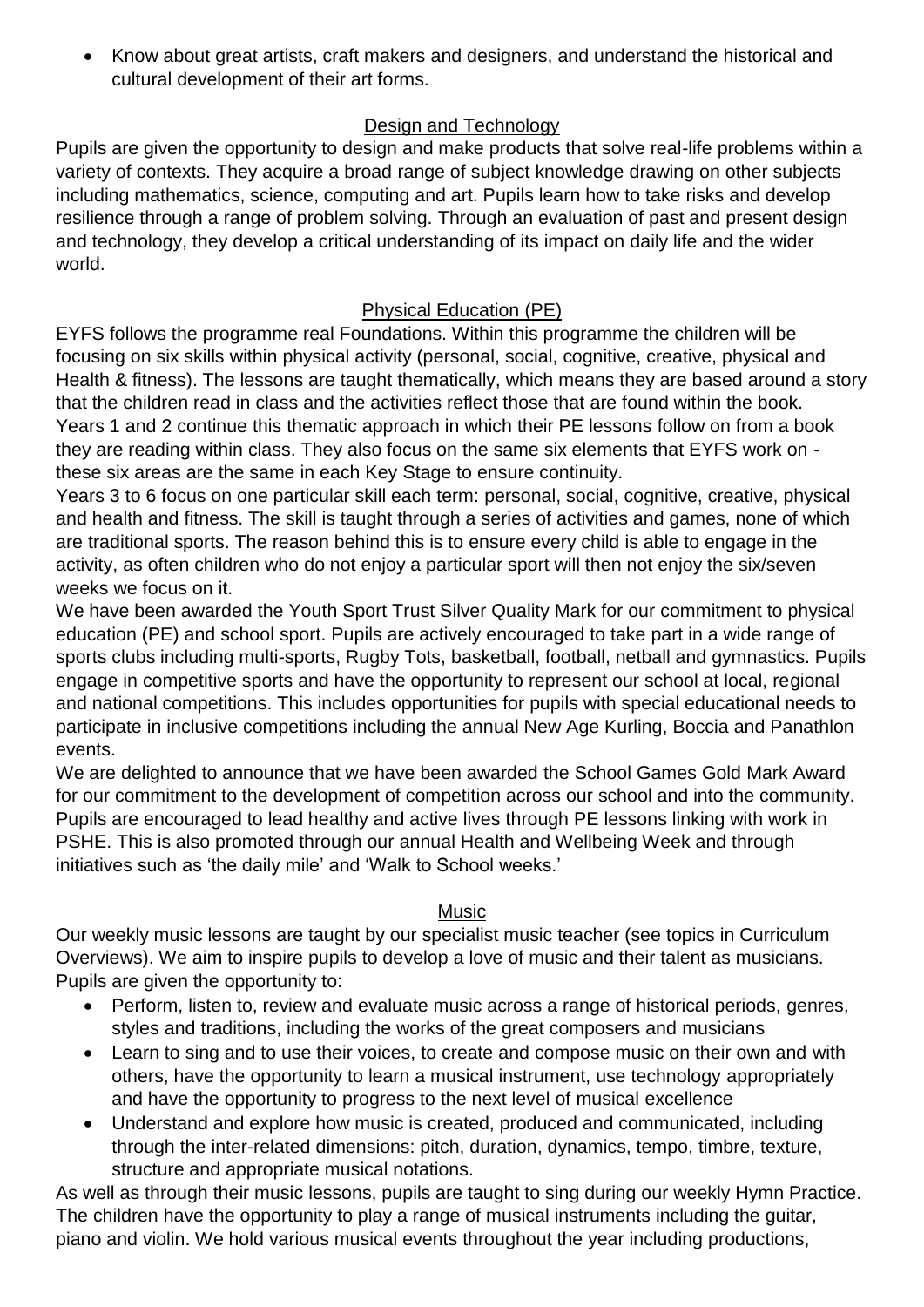workshops, assemblies and an annual Carol Concert. We hold annual Music Performances giving pupils to opportunity to showcase the work they have been doing in their music lessons.

# Foreign Languages (French)

Pupils from Years 3 to 6 are taught French by our specialist Foreign Languages teacher (see Curriculum Overviews for topics covered). Our curriculum aims to ensure that all pupils:

- Understand and respond to spoken and written language from a variety of authentic sources
- Speak with increasing confidence, fluency and spontaneity, finding ways of communicating what they want to say, including through discussion and asking questions, and continually improving the accuracy of their pronunciation and intonation
- Can write at varying length, for different purposes and audiences, using the variety of grammatical structures that they have learnt
- Discover and develop an appreciation of a range of writing in the language studied.

# RSE and Health Education

Our RSE and Health curriculum aims to develop the knowledge, skills and attributes all pupils need in order to keep healthy and safe and to prepare them for life and work in modern Britain. It provides a framework through which such key skills, attributes and knowledge can be developed and applied to some of the issues facing children today. From mental health to understanding the importance of staying safe online, healthy and safe relationships, making sense of media messages, challenging extreme views and knowing how to live a healthy lifestyle. Links are made across the curriculum and important messages reinforced through our Internet Safety and Health/Wellbeing Weeks (these themed weeks include workshops, assemblies, cross-curricular activities etc.).

As a school, we follow the PSHE Jigsaw scheme. Designed as a *whole-school approach*, Jigsaw PSHE / Health and Well-being provides a detailed and comprehensive scheme of learning. Jigsaw is a unique, spiral, progressive and effective scheme of work, aiming to prepare children/young people for life, helping them really know and value who they are and understand how they relate to other people in this ever-changing world.

# **Short-term Weekly Planning**

Teachers adapt their medium-term planning according to the needs of their class. Daily evaluations of lessons are used to inform future planning. This may include planning consolidation activities or challenges for pupils who have mastered key areas of learning.

# **Equal Opportunities and Inclusive Quality First Teaching**

We promote equal opportunities throughout our practice, for all our pupils, in line with the Equality Act 2010. We aim to provide high-quality everyday personalised teaching that effectively includes all pupils. Clear learning objectives are shared with the children and returned to at the end of the lesson; new vocabulary is introduced and explained; we use lively, interactive teaching styles and make maximum use of visual and kinaesthetic as well as auditory/verbal learning. Targeted catchup provision is used for groups of children to put them back on course. If this doesn't work for a particular pupil, they may need a deeper intervention offering a more personalised solution. Please see our Equal Opportunities, Inclusion and SEND policies for further details. At St. Mary's we have the same ambitions for almost all pupils but this may not always be practical for some pupils with a special need and/or disability. If this is the case, the child will follow a highly personalised, ambitious curriculum to meet their identified needs.